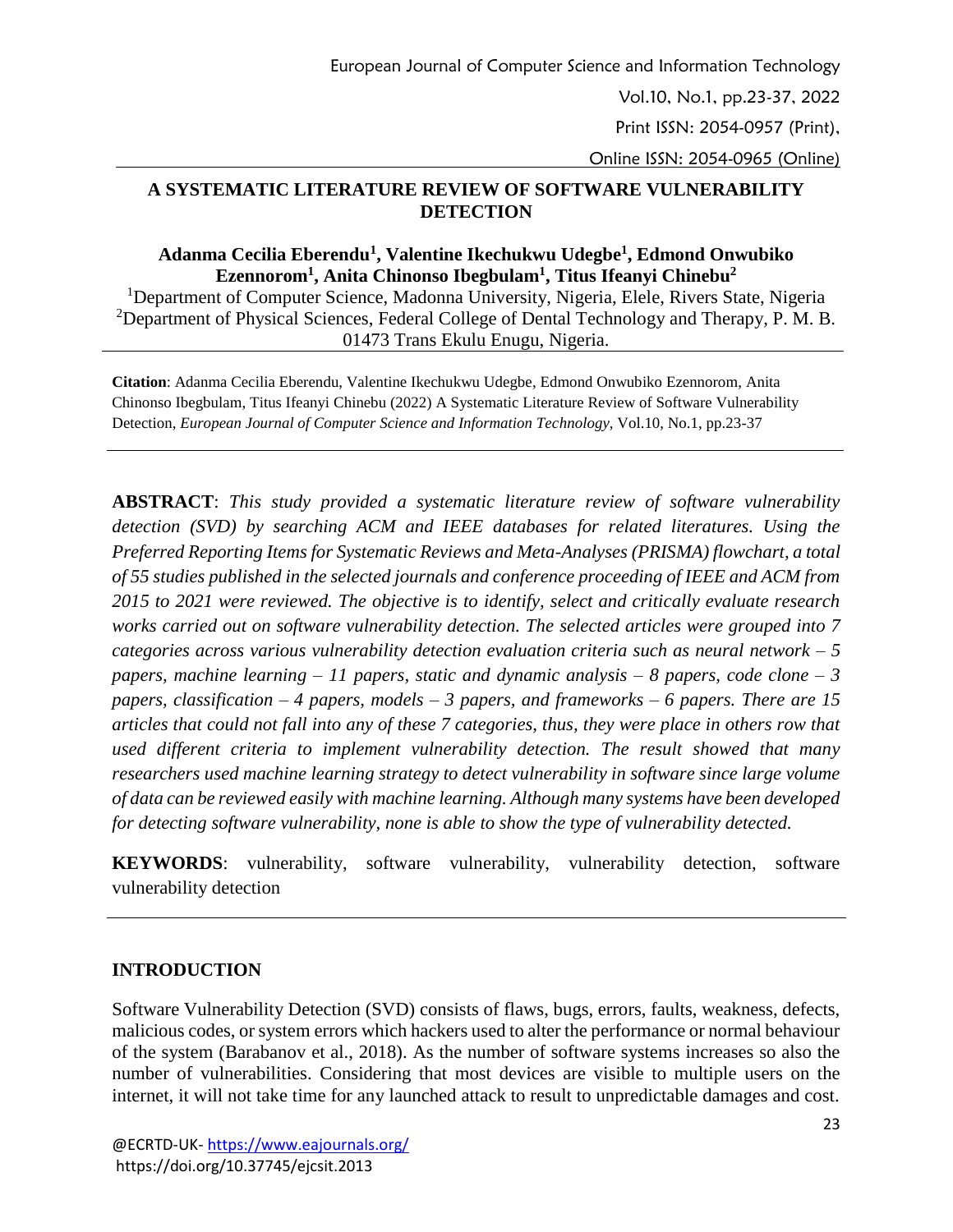According to Jurn et al (2018), software vulnerabilities involve coding errors in program that cause undesirable actions to occur in software. These coding errors can cause the system to crash, connectivity to fail, prevent users from login, upgrade user privileges, grant access to unauthorized user, and printing errors. All software is vulnerable especially operating systems, web browsers, word processors and spreadsheets, video and audio players, embedded systems, and firmware according to Ibrahim et al  $(2019)$ . Amankwah et al  $(2017)$  said that software vulnerability can be local or remote. Local vulnerabilities occur where access is local while remote vulnerabilities executes code on a remote machine and maliciously send it to network traffic or files.

Software vulnerability detection, according to Su et al (2016) is a process of discovering code snippets that have weaknesses which attackers might use to gain unauthorized access into the system thereby compromising the software or the platform on which the system runs. Software vulnerability is a thing of concern for software development organizations and end users of the product. Already, report on software vulnerability is on the increase, as such focus has been shifted to software vulnerability detection, monitoring and prevention. Many organizations have taken time to report vulnerabilities in software annually. For instance, US-CERT (2020) showed that the number of vulnerabilities in 2018 (17,252) and 2019 (17,382) is lower than 18,362 vulnerabilities reported in the National Vulnerability Database (NVD) in 2020. It was also noted that most companies encountered enormous losses due to vulnerability in software. For instance, more than 500,000 passwords were stolen from Zoom in April 2020 (Winder, 2020). In the same 2020, Leswing (2020) reported that twitter suffered a scam that swindled 121,000 US dollars in 400 Bitcoin transaction. Already, over 12,500 vulnerabilities were reported during the second quarter of 2021 (Greig, 2021).

Buffer flow is one of the causes of software vulnerability in which a program receives excess data that corrupts memory space and alter other data causing the program to flag errors or behave abnormally (Jurn et al 2018). This might give a hacker full control of the computer system (Jang & Choi, 2018). Also, Gupta and Gupta (2017) saw cross-site scripting as error that causes vulnerability by injecting malicious scripts into the websites or web application of unsuspected user with the intention of executing it on the user's system. The execution of the software is triggered from the hacker's browser. SQL injection occurs when an attacker gains unauthorized access with the queries send by an application to the database so that he (an attacker) can be able to create, insert, modify or delete records in the database. (Alwan & Younis, 2017). Braz et al 2021 discovered that unvalidated input also triggers vulnerability in software system once a program receives input from untrusted sources that causes the program to misbehave or corrupt the entire system. IP fragmentation attack instigates vulnerability in systems too (Leite  $\&$ Albuquerque, 2018). The packets are fragmented in such a way that they are impossible to reassembly giving attacker loophole to carry out their nefarious attacks. Race condition vulnerability occurs when multiple users access a software resource concurrently. Farah et al, (2017) discovered that an attacker can take advantage of the gap between the Time-Of-Check and Time-Of-Use to gain access to the system, thus making it vulnerable.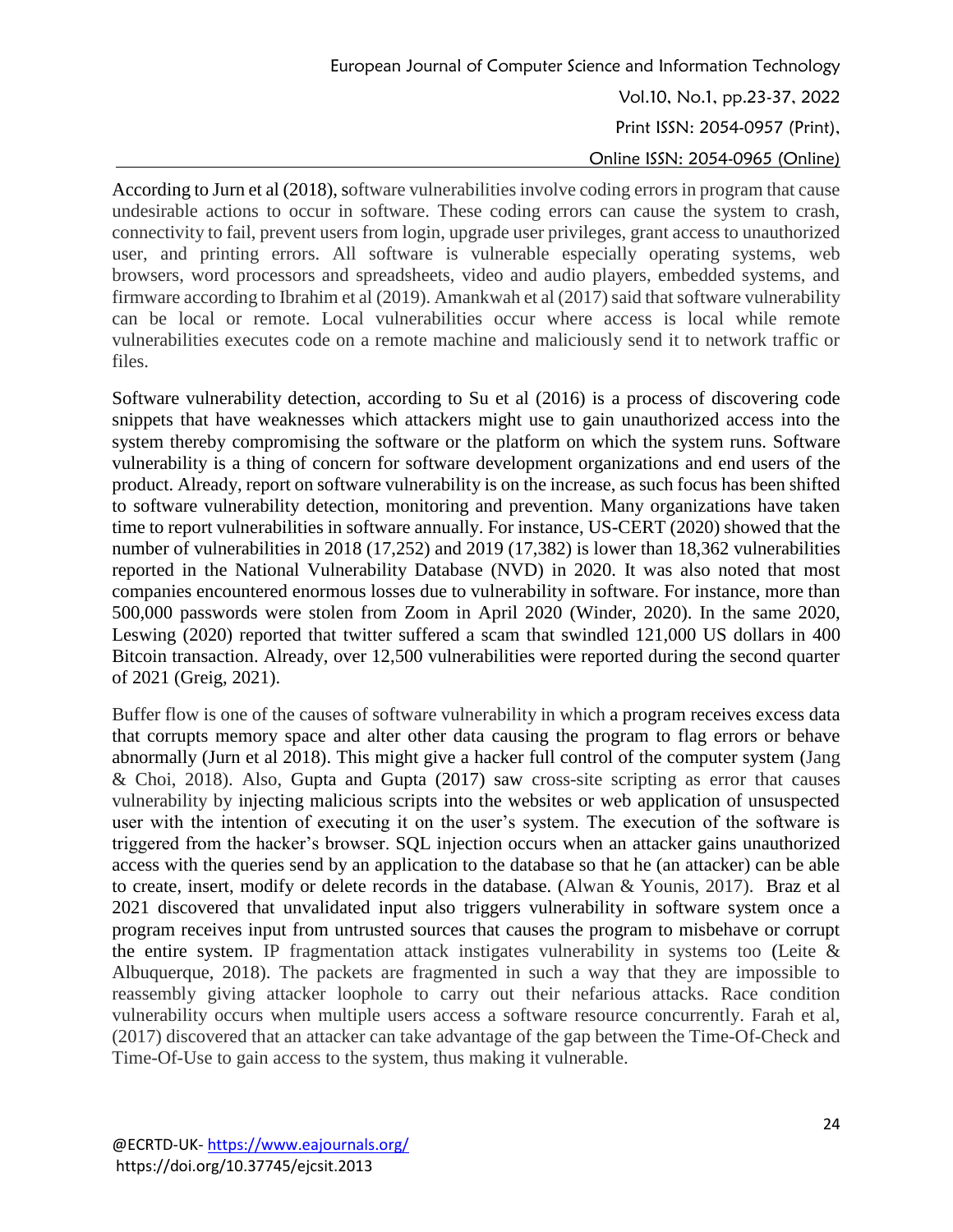Typically, the major purpose of an attacker is to gain access to a system and take control of its valuable information for personal benefit (Jang & Choi, 2018). In the work of Barabanov et al. (2016), they discovered that the development of new hacking techniques by hackers has resulted to increased number of vulnerabilities detection. It will be worthwhile for software developers and the users to be aware of how to detect and prevent vulnerabilities in software systems. Many research works have been carried out in this regard but none has comprehensively carried out a systematic literature review (SLR) of software vulnerability detection. This work tries to bridge this gap by systematically reviewing the research works based on the following research questions:

- 1. What is the number of research studies that deal with software vulnerability detection?
- 2. What are the contents the authors addressed in the study of software vulnerability detection?
- 3. What is the trend of software vulnerability detection from 2015 to 2021?
- 4. What are the main approaches used for detecting software vulnerability?

### **METHODOLOGY**

#### **Search strategy**

For this systematic search, we developed a search strategy to identify relevant literature and this was tailored to two databases: IEEE and ACM and also a manual search in google search engine. This search was carried out on April 11, 2021. The search term used are "software vulnerability" and "software vulnerability detection". All search concentrated on papers published between 2015 and 2021, giving a 5 years span and this included peer-review papers in journal articles and conference proceedings published in English. Only the AND operator was used during the search because it will generate the required result. Example of the keyword used in the search is: "software AND vulnerability AND detection" and also "software AND vulnerability". OR operator was avoided because it will generate large result which might not be necessary.

#### **Selection criteria**

The selection criteria were based on the Preferred Reporting Items for Systematic Reviews and Meta-Analyses (PRISMA) statement (Moher et al 2009), which was used for the literature screening to form the basis for the review and the search mainly focus on the mapping existing literatures on software vulnerability in the field of Computer Science, Software Engineering, Information Systems and Information Technology. The search then narrowed down to software development and security spanning articles from 2015 to 2021. All articles before 2015 were excluded from the search and the interest is on those published in English language and those in other languages were also excluded. A total of 174 papers were considered and 119 of them were excluded while 55 articles were extracted using this PRISMA method. Exclusion involved 93 research studies due to duplicate appearance, while 14 were screened out due to irrelevant title and abstract. Ongoing through the full text, it was also discovered that 12 of the remaining studies are illegible due to the content.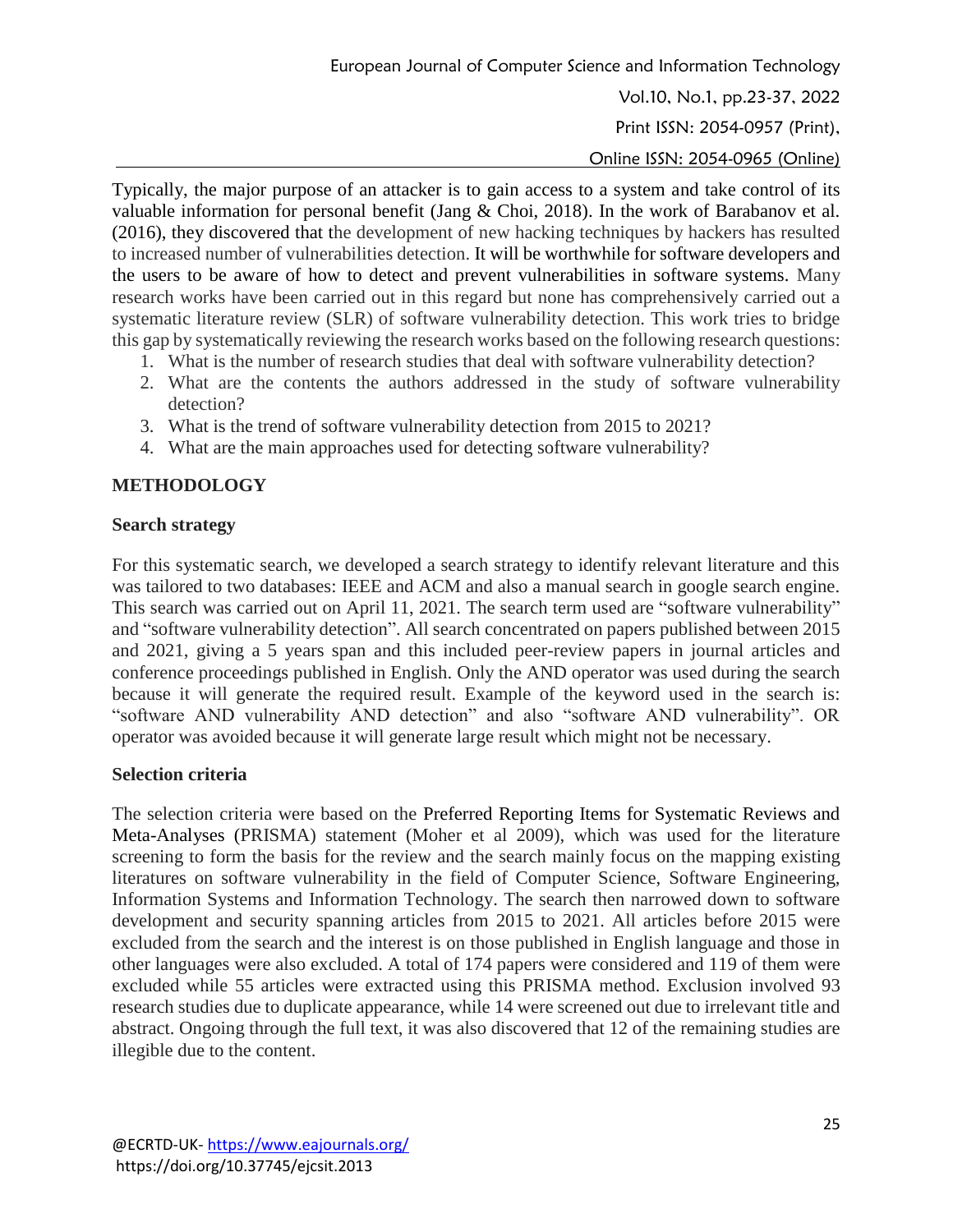European Journal of Computer Science and Information Technology

Vol.10, No.1, pp.23-37, 2022

Print ISSN: 2054-0957 (Print),

Online ISSN: 2054-0965 (Online)





# **Quality Assessment**

To maintain the quality of the review, all duplicates were checked thoroughly and removed. Abstract were deeply crosschecked for the analysis and purification of the articles to ensure the quality and relevance of the academic literatures included in the review process. A careful evaluation of each research paper was carried out at a later stage. The next exclusion criterium was to limit the papers in the review process for those published in English language only. After the filtration of the duplicate records, 119 articles were removed from the study and 55 articles were selected after assessing each article on the aforementioned inclusion and exclusion criteria. The number of selected research papers for analysis and their year of publication is graphically depicted in figure 2 below.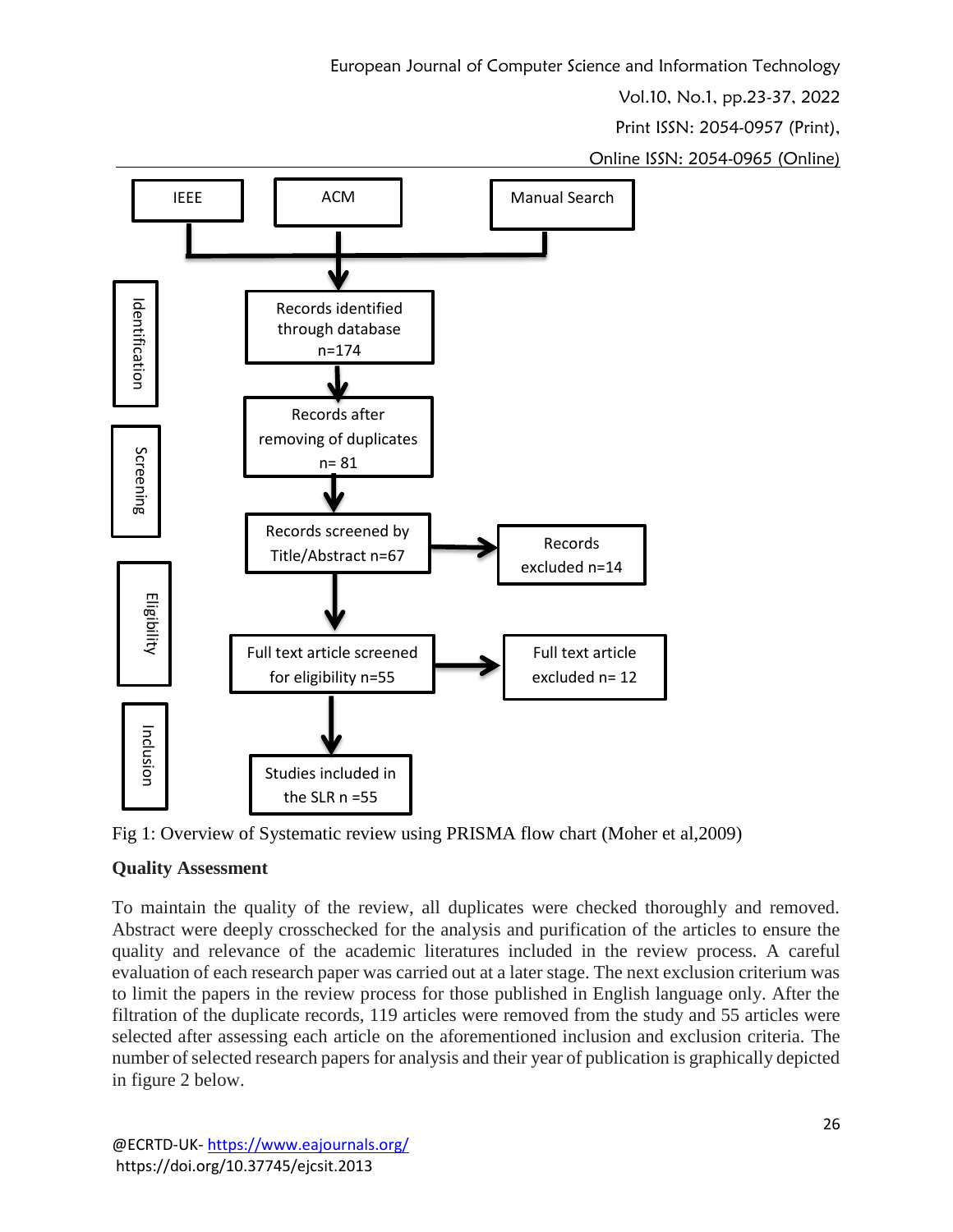European Journal of Computer Science and Information Technology Vol.10, No.1, pp.23-37, 2022 Print ISSN: 2054-0957 (Print), Online ISSN: 2054-0965 (Online)



Fig 2: Number of selected papers and year of publication

It worth noting that the research papers selected are those published in renowned databases and discovered that the authors have used one of the methods, techniques, or tools to prove the result of their research.

### **Data Extraction**

In the data extraction phase, 55 articles were selected and the characteristics for the selection are as follows:

- 1. Articles must be original papers, peer-reviewed papers or conference papers, but published reports and case studies were excluded.
- 2. The article must be in English language and from the field Computer Science, Software Engineering, Information Systems, or Information Technology.
- 3. Extracted articles were published between 2015 and 2021 from the IEEE and ACM databases only

The extraction of data is developed to solve the research questions based on the research type, research contents, and approaches for software vulnerability detection. The synthesis of the data is carried as tabulated in table 1.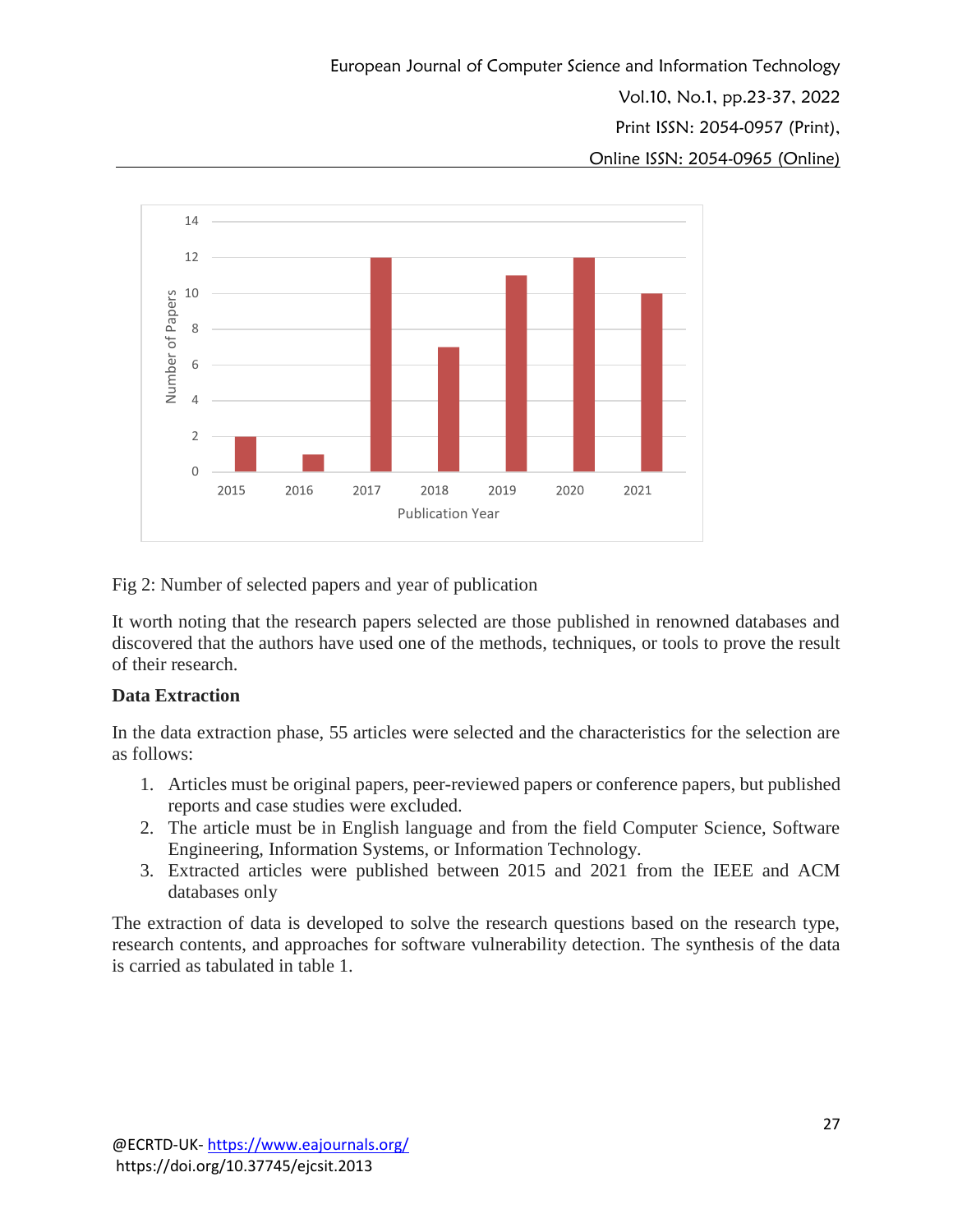| Data/Article                       | Description                                          | Objective       |
|------------------------------------|------------------------------------------------------|-----------------|
| Source                             | <b>IEEE</b> and ACM                                  | Document        |
| Type                               | Journal or Conference Proceedings                    |                 |
| Research Type                      | Experiment, Development, Evaluation, Proposal, and   | Document        |
|                                    | Validation                                           |                 |
| Content addressed in Vulnerability | Modelling, design                                    | RQ <sub>2</sub> |
| Detections                         |                                                      |                 |
| Trend of Vulnerability Detection   | Metrics, tools, and algorithms                       | RQ3             |
| Approaches for vulnerability       | Neural network, machine learning, code clone, static | RQ4             |
| detection                          | & dynamic analysis, model & Framework, etc.          |                 |
| Taxonomy of Software               | Characteristics, causes                              | Extracts        |
| vulnerability                      |                                                      |                 |

Table 1: Pattern for Data extraction and synthesis

#### **Analysis and Results**

The analysis and results section explain the literature evolution and the contents analysis. The literature evolution discussed the journals published between 2015 and 2021 while the content analysis focused on the approaches as categorized in table 2 below.

Table 2: Content analysis based on authors and approaches for detecting vulnerability in software

| S/no           | Category                 | References                                                         | Number        |
|----------------|--------------------------|--------------------------------------------------------------------|---------------|
|                | Neural Network           | Majumder et al 2019; Tang et al 2020; Zheng et al 2019; Mao        | 5             |
|                |                          | et al, 2020; Liu et al 2020; Damien et al 2019                     |               |
| $\overline{2}$ | Code Clone               | Hu et al 2017; Liu et al 2019a; Kim et al 2017                     | $\mathcal{R}$ |
| $\mathcal{R}$  | Static<br>Dynamic<br>and | Ruggahakotuwa et al 2019; Pereira et al 2020; Spoto et al 2019;    | 8             |
|                | analysis                 | Russell et al 2018; Ibrahim et al 2019; Nong and Cai 2020;         |               |
|                |                          | Chernis and Verma 2018; Li et al 2018                              |               |
| $\overline{4}$ | Machine Learning         | Liu et al 2020; Liu et al, 2019b; Zou et al 2021; Zeng et al 2020; | 16            |
|                |                          | Lin et al 2018; Zheng et al 2021; Nguyen et al 2019; Ji et al      |               |
|                |                          | 2018; Russell et al 2018; Li and Shao 2019; Kumar et al 2019;      |               |
|                |                          | Zagane et al 2020; Liu et al 2018; Wu et al 2021; Grieco and       |               |
|                |                          | Dinaburg (2018); Lin et al. (2019)                                 |               |
| 5              | Models & Frameworks      | Wang et al 2015; Bagri & Gupta, 2019; Min et al 2019; Wang         | 9             |
|                |                          | et al 2020; Zarakovitis et al 2021; Li et al January, 2017; Li et  |               |
|                |                          | al August 2017; Li et al., September 2017; Jinan et al 2017.       |               |
|                |                          |                                                                    |               |
| 6              | Uncategorized            | Braz et al 2021; Ruohonen et al 2016; Qi 2021; Obaida et al        | 16            |
|                |                          | 2017; Trabelsi et al 2015; Kapur 2017; Zhang et al 2020;           |               |
|                |                          | Kostromitin et al 2020; Li et al 2021; Zhang et al 2017;           |               |
|                |                          | Wibowo et al 2017; Sultana and Williams 2017; Ziems and Wu         |               |
|                |                          | 2021; Paradis et al, 2018; Han et al 2019; Choi et al 2020         |               |

Forty-three papers were published in conference, symposium, or workshop proceedings while only twelve were published in monthly or quarterly journal. The research works are distributed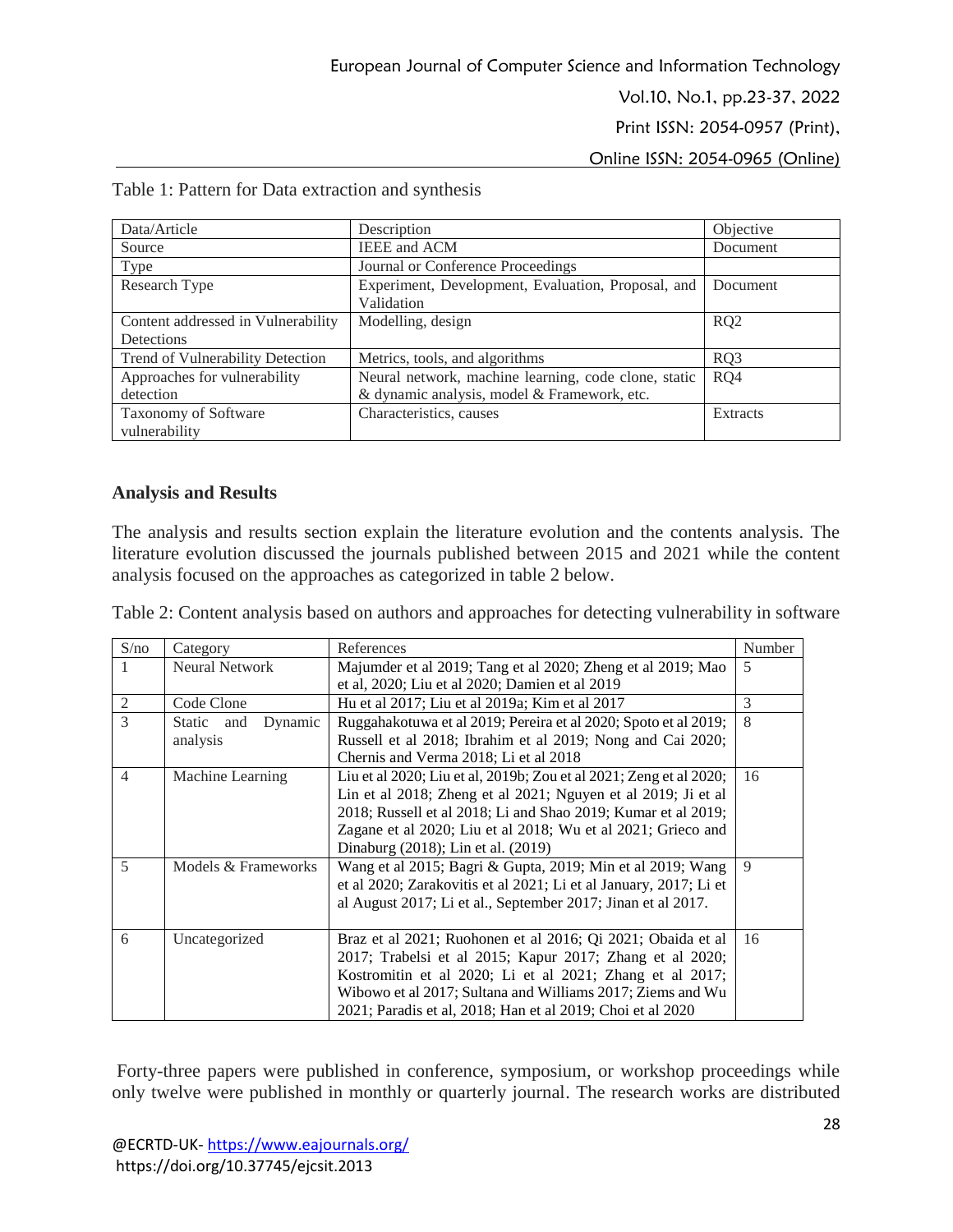into seven categories to aid the analysis and achieve the objectives. The references are included to help future research works that may carry out further investigation. Thus, considering the forms of software vulnerability detection, a mind map of SVD is depicted in figure 1. The subsections showed the taxonomy of the available software vulnerability detection approaches based on the analysis of the existing literature.



Fig. 1: Mind Map Of Different Ways Of Detecting Vulnerabilities In Software

The automated software vulnerability detection using neural networks was addressed by five researchers. They proposed artificial neural network (Majumder et al 2019; Tang et al 2020), recurrent neural network (Zheng et al 2019; Mao et al, 2020), or deep neural network (Liu et al 2020). Damien et al (2019) designed a tool to automatically perform application code mutations that imitate the activity of malicious code in an application. Three researchers used binary code clone to detect vulnerability in software. Hu et al (2017) used a semantics-based approach while Liu et al 2019a used deep learning-based approach and Kim et al (2017) used vulnerable code clone approach. Ruggahakotuwa et al (2019) and seven other researchers used static and dynamic analysis to perform vulnerability detection in software. Pereira (2020) combined static code analysis methods with software metrics to enhance the capability of detecting vulnerability in software. Spoto et al (2019) used static analyzers for cybersecurity to identify overt flows of infected data in Java code. Russell et al (2018) leveraged the capability of C and C++ opensource code but Ibrahim et al (2019) used static analysis vulnerability scanner to analyze open source PHP applications in GitHub. Nong and Cai (2020) based their arguments on (static and/or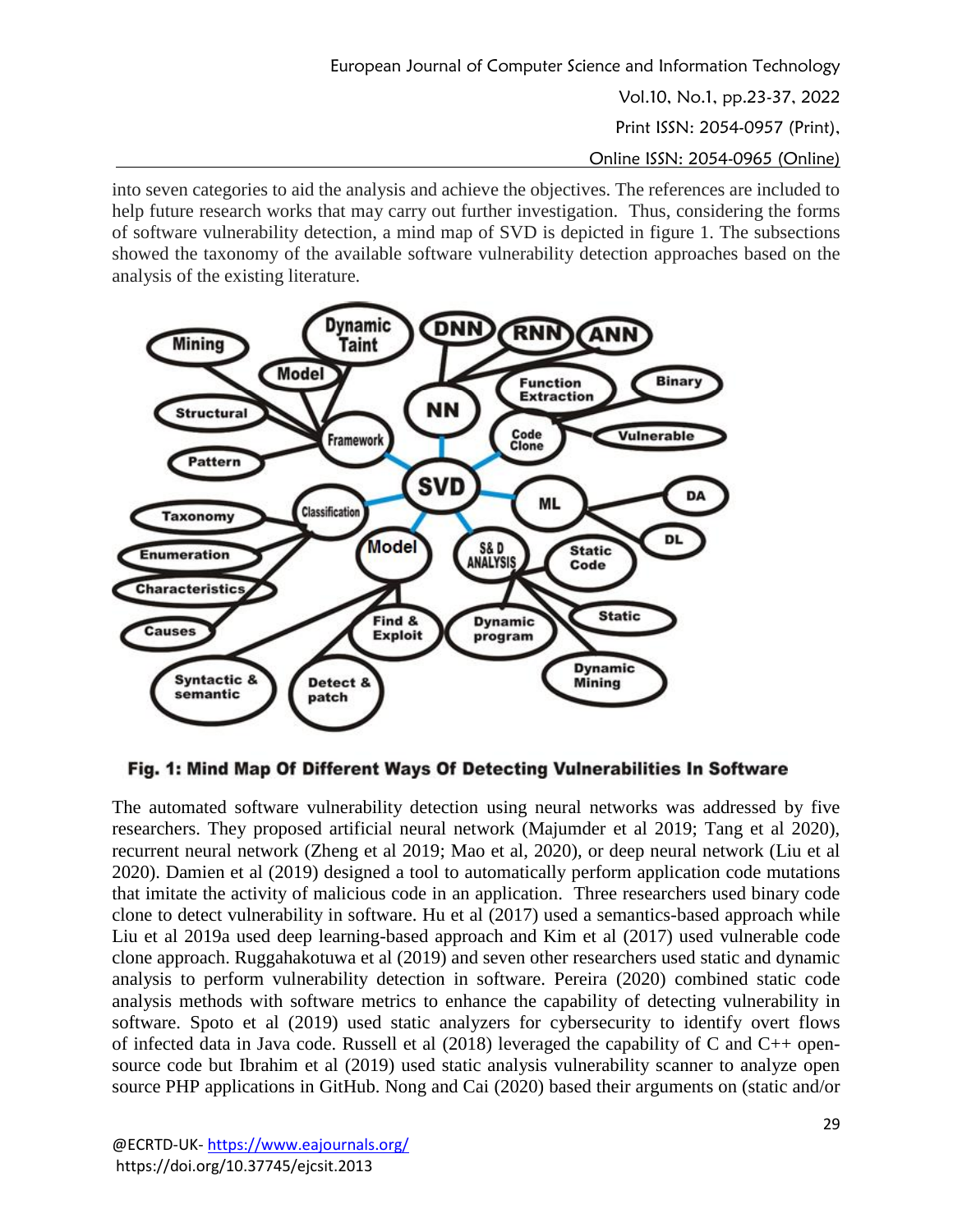dynamic) for memory vulnerability detectors. Chernis and Verma (2018) used static analysis to trap significant percentage of flaws from functions in C source code. Li et al (2018) designed integrated testing framework for static analysis methods and dynamic mining tool.

The potentials of machine learning and deep learning technologies are the most popular technique used to develop systems for SVD. Liu et al (2020) used deep learning technology to design a system for Cross Domain Software Vulnerability Discovery, while Liu et al, (2019a) proposed deep learning approach to design automatic vulnerability detection in binary code. Zou et al (2021) also developed a deep learning-based system for multiclass vulnerability detection to identify vulnerabilities in code. Zeng et al (2020) in their study reviewed research works that employed deep learning to detect software vulnerability. Those that used machine learning features are Lin et al (2018) who addressed issues when high quality training data is in deficit. Zheng et al (2021) evaluated vulnerability detection on source codes while Nguyen et al (2019) used machine learning to design SCDAN (Semi-supervised Code Domain Adaptation Network) that will predict the vulnerability detection performance. Ji et al (2018) investigated the capability of machine learning but Russell et al (2018) used machine learning and the features of C and C++ to develop vulnerability detection system. Li and Shao (2019) made use of the features of machine learning to analyze the problems and challenges of software vulnerability detection. Kumar et al (2019) used machine learning algorithms to develop a system for detecting software vulnerability. Zagane et al (2020) linked the ideas of using deep learning to machine learning features and discussed a deep-learning-based approach that used code metrics for detecting software vulnerabilities. Liu et al (2018) and Wu et al (2021) developed automated methods for detecting vulnerabilities in software while Grieco and Dinaburg (2018) used integrated tools to develop a system that is capable of detecting vulnerabilities in source code. Lin et al. (2019) used machine learning approach that used cross-domain data source to develop a framework to improve vulnerability detection performance.

Six of the research works developed framework to automate vulnerability detection in software product (Wang et al 2015; Bagri & Gupta, 2019; Min et al 2019; Li et al 2017; Wang et al 2020; Zarakovitis et al 2021). Min et al (2019) designed an Android software vulnerability mining framework based on dynamic taint analysis technology. Li et al (January, 2017) based their studies on software vulnerability classification, causes, and characteristics. The work of Li et al (August 2017) proposed using data mining techniques to develop vulnerability detection model and in their further study, they (Li et al., September 2017) used extended chemical abstract to design a new vulnerability model. Jinan et al (2017) reviewed research works carried out on vulnerability enumeration, taxonomy, models, and detection methods.

The other 15 researchers that dealt on different issues of vulnerability detection are Braz et al (2021) that investigated the main causes of Improper Input Validation (IIV) and its late detection, Ruohonen et al (2016) examined time delays through network analysis between software vulnerability disclosure notifications and acknowledgments, and Qi (2021) implemented the adaptive vulnerability information detection protocol. Obaida et al (2017) proposed Secure Sensitive Data (SSD) Eclipse IDE plug-in to bridge the gap in sensitive data leaks while Trabelsi et al 2015 investigated the Twitter feed. Kapur (2017) used dis-adoption process to model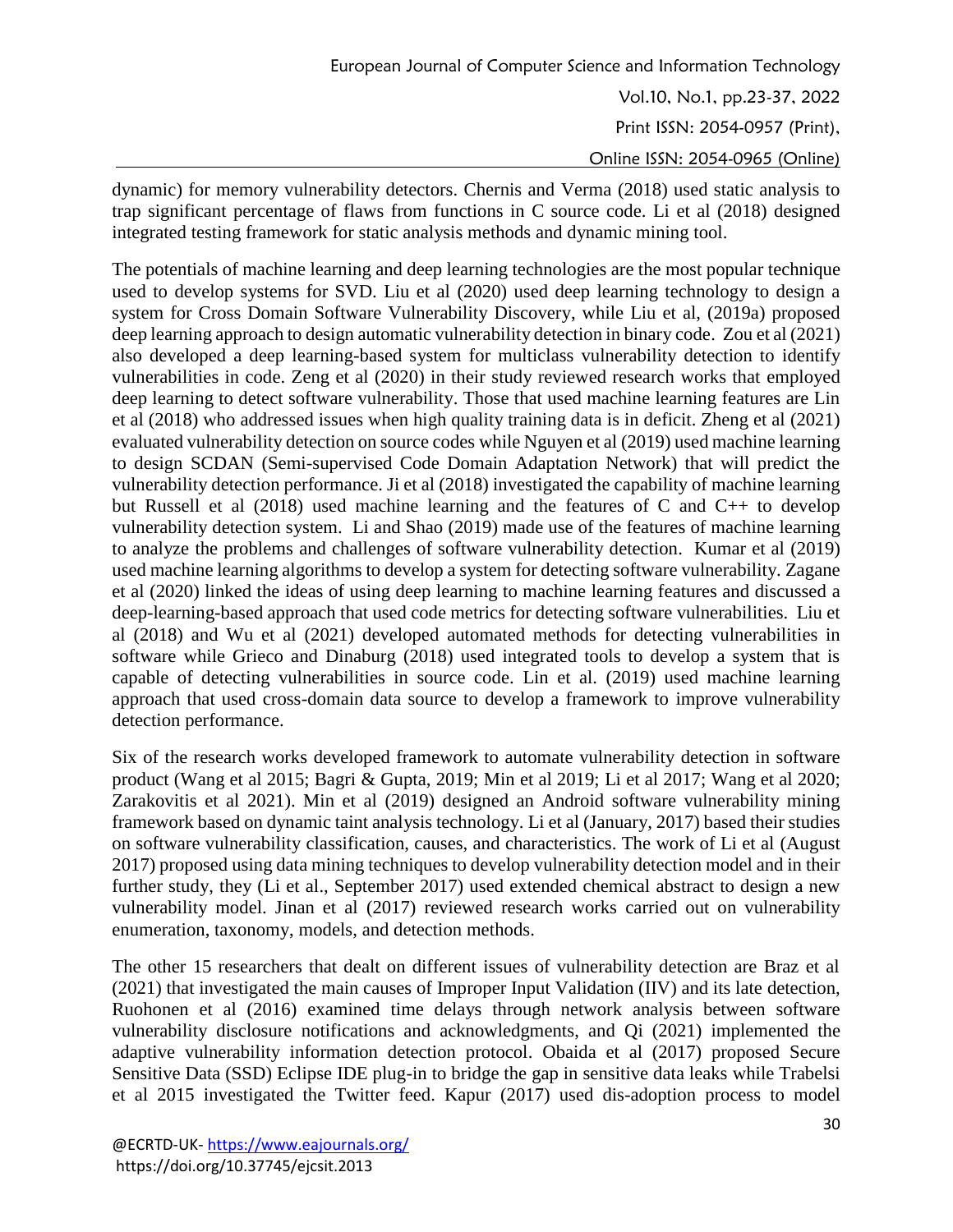vulnerability patch and Zhang et al (2020) developed integrated testing and evaluation system (iTES) to evaluate the techniques of software vulnerability detection. Kostromitin et al (2020) discovered that hardware implementation of undocumented instructions causes unstable functioning of critical objects. Security threats are prominent in software reused libraries due to its propagation throughout development phases as such Li et al (2021) developed PDGraph to expose the risk. Zhang et al (2017) utilized semi-symbolic Fuzz testing method to uncover hard-to-reach vulnerabilities in programs. Wibowo et al (2017) investigated the Architectural Vulnerability Factor (AVF) of all major in-core memory structures of an out-of-order superscalar processor while Sultana and Williams (2017) used micro patterns detect vulnerability in software. Ziems and Wu (2021) and Paradis et al, (2018) modelled test as a source code and used it for software vulnerability detection in natural language processing (NLP), Han et al (2019) proposed a static detection model, while Choi et al (2020) developed Cyber-Physical Inconsistency to target vulnerability detection in Robotic Vehicles (RVs).

# **CONCLUSION**

Systematic review of works done on software vulnerability detection used different techniques such as machine learning and deep learning, neural network, binary code clone, static and dynamic analysis, methods and framework analysis to detect vulnerability in software products. Based on this systematic literature review, machine learning and deep learning approaches were mostly used to detect vulnerability in software because every domain is driven nowadays by machine learning application and many researchers are venturing into it. Static and dynamic analysis was also used extensively to detect vulnerability in software. Some developed techniques for detecting vulnerability were unable to show the type of vulnerability detected and this is an issue for discussion in subsequent study. The result of this systematic literature review was evaluated using PRISMA guidelines (Page et al, 2021).

# **References**

- Alwan, Z. S., and Younis, M. F. (2017). Detection and prevention of SQL injection attack: A survey. *International Journal of Computer Science and Mobile Computing*, *6*(8), 5-17.
- Amankwah, R., Kudjo, P.K. and Antwi, S. Y. (2017) Evaluation of Software Vulnerability Detection Methods and Tools: A Review. *International Journal of Computer Applications 169(8),* Pp 22-27.
- Bagri, B., and Gupta, G. (2019, October). Automation Framework for Software Vulnerability Exploitability Assessment. In *2019 Global Conference for Advancement in Technology (GCAT)* (pp. 1-7). IEEE.
- Barabanov, A. V, Markov, A. S. and Tsirlov, V. L. (2018) Statistics of software vulnerability detection in certification testing. International Conference Information Technologies in Business and Industry IOP Conf. Series: Journal of Physics: Conf. Series **1015** 042033
- Barabanov, A. V., Markov, A. S. and Tsirlov, V. L. (2016) Methodological framework for analysis and synthesis of a set of secure software development controls *Journal of Theoretical and Applied Information Technology 88*(1), **77**-88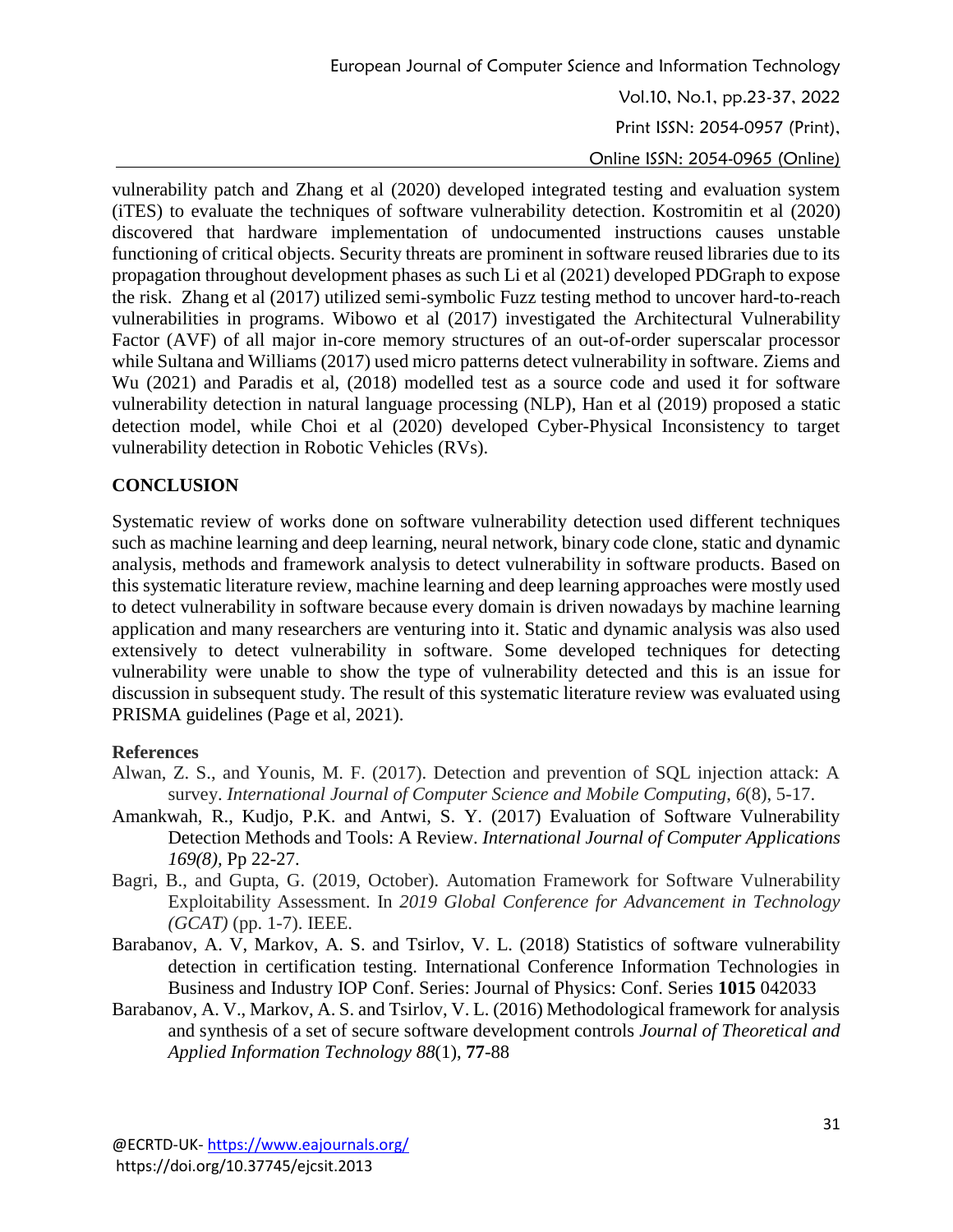Print ISSN: 2054-0957 (Print),

- Braz, L., Fregnan, E., Çalikli, G., and Bacchelli, A. (2021, May). Why Don't Developers Detect Improper Input Validation?'; DROP TABLE Papers; --. In *2021 IEEE/ACM 43rd International Conference on Software Engineering (ICSE)* (pp. 499-511). IEEE.
- Chernis, B., and Verma, R. (2018, March). Machine learning methods for software vulnerability detection. In *Proceedings of the Fourth ACM International Workshop on Security and Privacy Analytics* (pp. 31-39).
- Choi, H., Kate, S., Aafer, Y., Zhang, X., and Xu, D. (2020, October). Cyber-physical inconsistency vulnerability identification for safety checks in robotic vehicles. In *Proceedings of the 2020 ACM SIGSAC Conference on Computer and Communications Security* (pp. 263-278).
- Damien, A., Feyt, N., Nicomette, V., Alata, E., and Kaâniche, M. (2019, September). Attack injection into avionic systems through application code mutation. In *2019 IEEE/AIAA 38th Digital Avionics Systems Conference (DASC)* (pp. 1-8). IEEE.
- Farah, T., Shelim, R., Zaman, M., Hassan, M. M., and Alam, D. (2017). Study of race condition: A privilege escalation vulnerability. In *WMSCI 2017-21st World Multi-Conference Syst. Cybern. Informatics, Proc* (Vol. 2, pp. 100-105).
- Grieco, G., and Dinaburg, A. (2018, January). Toward Smarter Vulnerability Discovery Using Machine Learning. In *Proceedings of the 11th ACM Workshop on Artificial Intelligence and Security* (pp. 48-56).
- Greig, J. (2021). More than 12,500 vulnerabilities disclosed in first half of 2021: Risk Based Security. Retrieved on 30 august, 2021 from https://www.zdnet.com/article/
- Gupta, S., and Gupta, B. B. (2017). Cross-Site Scripting (XSS) attacks and defense mechanisms: classification and state-of-the-art. *International Journal of System Assurance Engineering and Management*, *8*(1), 512-530.
- Han, L., Zhou, M., Qian, Y., Fu, C., and Zou, D. (2019). An Optimized Static Propositional Function Model to Detect Software Vulnerability. *IEEE Access*, *7*, 143499-143510.
- Hu, Y., Zhang, Y., Li, J., and Gu, D. (2017, May). Binary code clone detection across architectures and compiling configurations. In *2017 IEEE/ACM 25th International Conference on Program Comprehension (ICPC)* (pp. 88-98). IEEE.
- Ibrahim, A., El-Ramly, M., and Badr, A. (2019, November). Beware of the Vulnerability! How Vulnerable are GitHub's Most Popular PHP Applications? In *2019 IEEE/ACS 16th International Conference on Computer Systems and Applications (AICCSA)* (pp. 1-7). IEEE.
- Jang, Y. S., and Choi, J. Y. (2018). Automatic prevention of buffer overflow vulnerability using candidate code generation. *IEICE TRANSACTIONS on Information and Systems*, *101*(12), 3005-3018.
- Ji, T., Wu, Y., Wang, C., Zhang, X., and Wang, Z. (2018, June). The coming era of alpha-hacking: A survey of automatic software vulnerability detection, exploitation and patching techniques. In *2018 IEEE third international conference on data science in cyberspace (DSC)* (pp. 53-60). IEEE.
- Jinan, S., Kefeng, P., Xuefeng, C., and Junfu, Z. (2017, May). Security Patterns from Intelligent Data: A Map of Software Vulnerability Analysis. In *2017 IEEE 3rd international conference on big data security on cloud (bigdatasecurity), ieee international conference*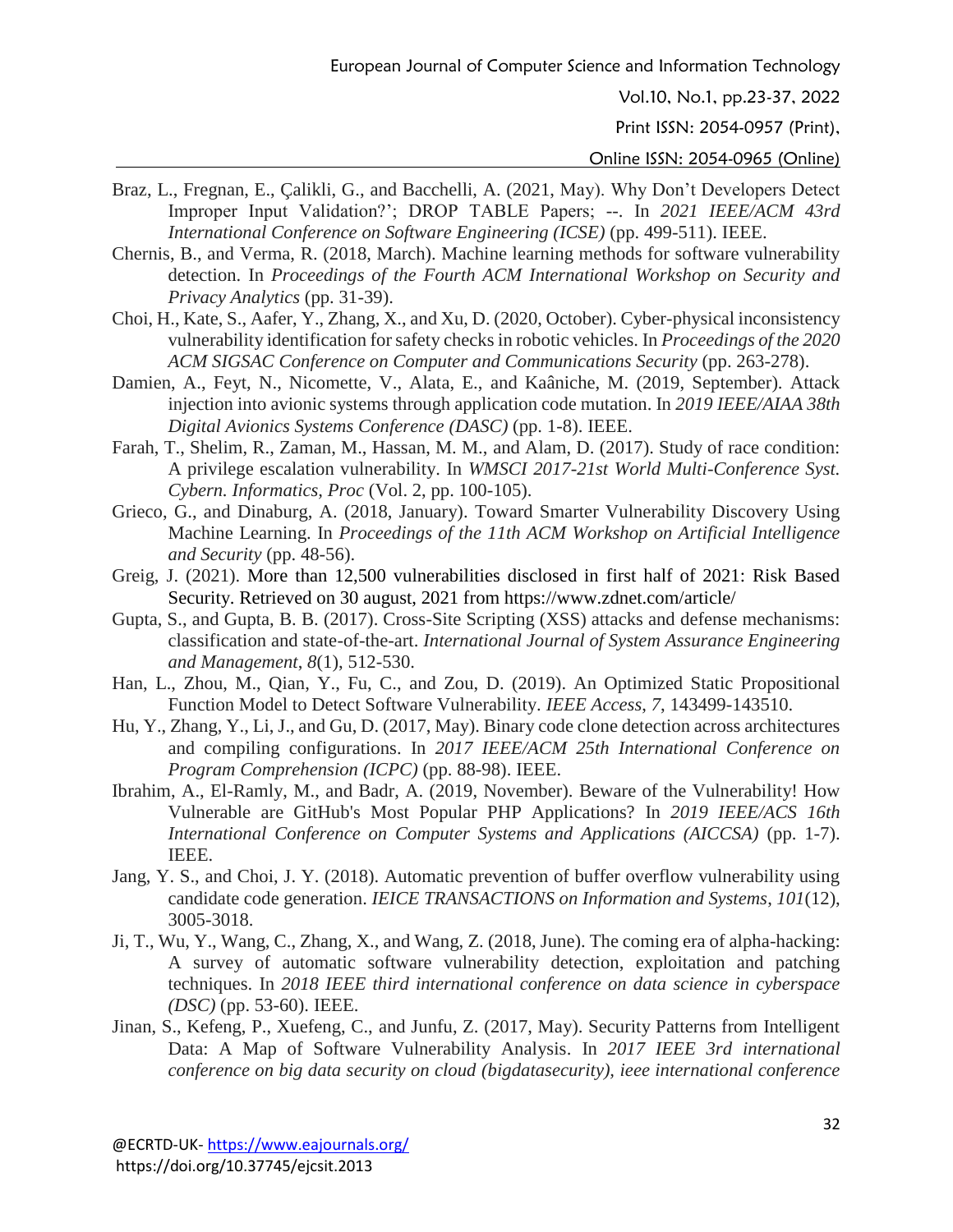European Journal of Computer Science and Information Technology

Vol.10, No.1, pp.23-37, 2022

Print ISSN: 2054-0957 (Print),

Online ISSN: 2054-0965 (Online)

*on high performance and smart computing (hpsc), and ieee international conference on intelligent data and security (ids)* (pp. 18-25). IEEE.

- Jurn, J., Kim T. and Kim H. (2018) An Automated Vulnerability Detection and Remediation Method for Software Security *Sustainability 1652*(10), 1-12
- Kapur, P. K. (2017, December). User based fault detection, vulnerability discovery and patching: An interdisciplinary research. In *2017 International Conference on Infocom Technologies and Unmanned Systems (Trends and Future Directions) (ICTUS)* (pp. 27-33). IEEE.
- Kim, S., Woo, S., Lee, H., and Oh, H. (2017, May). Vuddy: A scalable approach for vulnerable code clone discovery. In *2017 IEEE Symposium on Security and Privacy (SP)* (pp. 595- 614). IEEE.
- Kostromitin, K. I., Dokuchaev, B. N., and Kozlov, D. A. (2020, September). Analysis of the Most Common Software and Hardware Vulnerabilities in Microprocessor Systems. In *2020 International Russian Automation Conference (RusAutoCon)* (pp. 1031-1036). IEEE.
- Kumar, A., and Lim, T. J. (2019, April). EDIMA: early detection of IoT malware network activity using machine learning techniques. In *2019 IEEE 5th World Forum on Internet of Things (WF-IoT)* (pp. 289-294). IEEE.
- Leite, G. S., and Albuquerque, A. B. (2018, September). An Approach for Reduce Vulnerabilities in Web Information Systems. In *Proceedings of the Computational Methods in Systems and Software* (pp. 86-99). Springer, Cham.
- Leswing, K. (2020). Twitter hackers who targeted Elon Musk and others received \$121,000 in bitcoin: analysis shows. Retrieved on 30 August, 2021 from https://www.cnbc.com/2020/07/16/
- Li, J., Chen, J., Huang, M., Zhou, M., Xie, W., Zeng, Z., ... and Zhang, Z. (2018). An integration testing framework and evaluation metric for vulnerability mining methods. *China Communications*, *15*(2), 190-208.
- Li, Q., Song, J., Tan, D., Wang, H., and Liu, J. (2021, June). PDGraph: A Large-Scale Empirical Study on Project Dependency of Security Vulnerabilities. In *2021 51st Annual IEEE/IFIP International Conference on Dependable Systems and Networks (DSN)* (pp. 161-173). IEEE.
- Li, X., Chang, X., Board, J. A., and Trivedi, K. S. (2017, January). A novel approach for software vulnerability classification. In *2017 Annual Reliability and Maintainability Symposium (RAMS)* (pp. 1-7). IEEE.
- Li, X., Chen, J., Lin, Z., Zhang, L., Wang, Z., Zhou, M., and Xie, W. (2017, August). A mining approach to obtain the software vulnerability characteristics. In *2017 Fifth International Conference on Advanced Cloud and Big Data (CBD)* (pp. 296-301). IEEE.
- Li, X., Chen, J., Lin, Z., Zhang, L., Wang, Z., Zhou, M., and Xie, W. (2017, September). A new method to construct the software vulnerability model. In *2017 2nd IEEE International Conference on Computational Intelligence and Applications (ICCIA)* (pp. 225-229). IEEE.
- Li, Z., and Shao, Y. (2019, February). A survey of feature selection for vulnerability prediction using feature-based machine learning. In *Proceedings of the 2019 11th International Conference on Machine Learning and Computing* (pp. 36-42).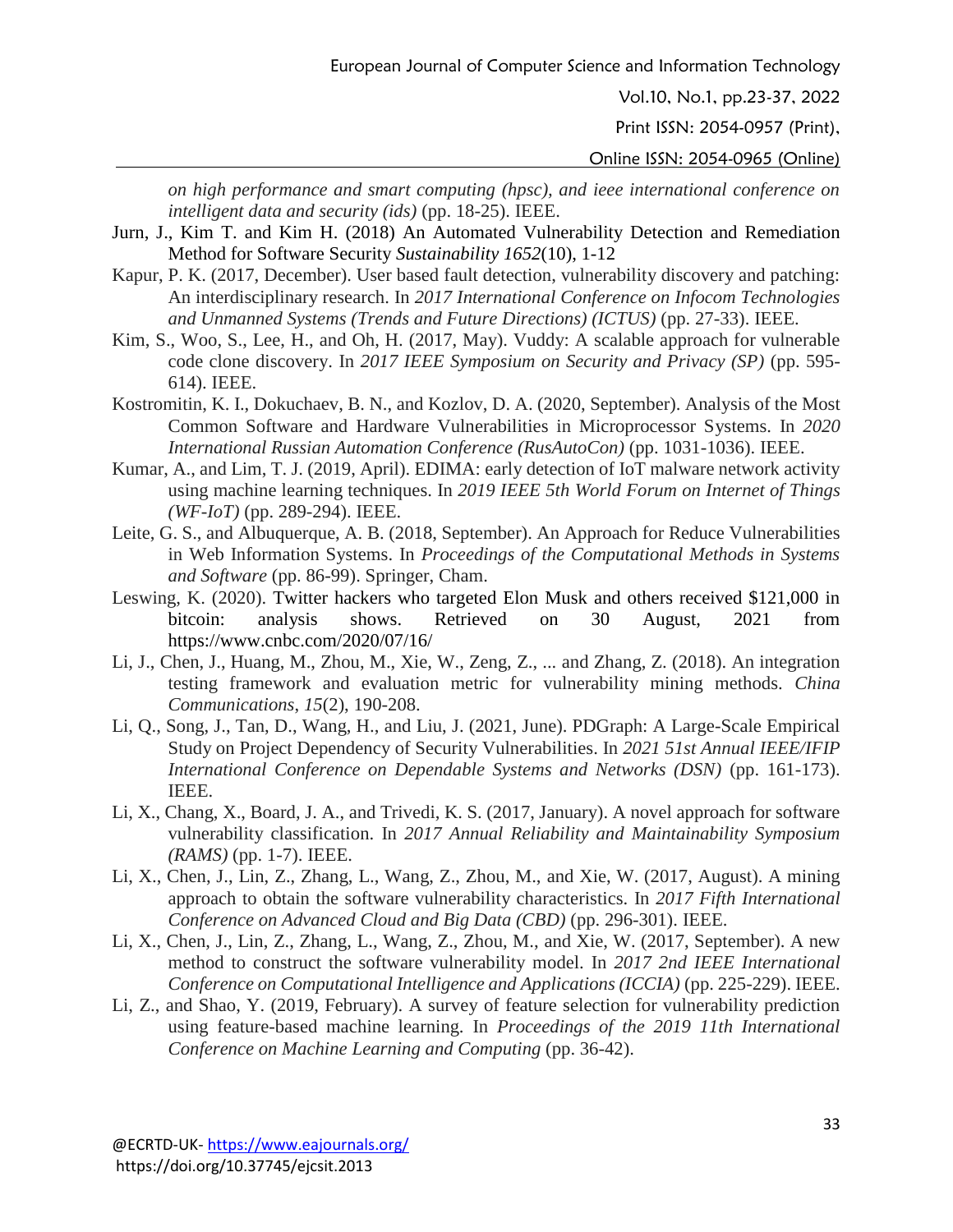Print ISSN: 2054-0957 (Print),

- Lin, G., Zhang, J., Luo, W., Pan, L., De Vel, O., Montague, P., and Xiang, Y. (2019). Software vulnerability discovery via learning multi-domain knowledge bases. *IEEE Transactions on Dependable and Secure Computing*.
- Lin, G., Zhang, J., Luo, W., Pan, L., Xiang, Y., De Vel, O., and Montague, P. (2018). Cross-project transfer representation learning for vulnerable function discovery. *IEEE Transactions on Industrial Informatics*, *14*(7), 3289-3297.
- Liu, D., Wang, J., Rong, Z., Mi, X., Gai, F., Tang, Y., and Wang, B. (2018, August). Pangr: A Behavior-Based Automatic Vulnerability Detection and Exploitation Framework. In *2018 17th IEEE International Conference on Trust, Security and Privacy in Computing and Communications/12th IEEE International Conference on Big Data Science and Engineering (TrustCom/BigDataSE)* (pp. 705-712). IEEE.
- Liu, S., Dibaei, M., Tai, Y., Chen, C., Zhang, J., and Xiang, Y. (2019). Cyber vulnerability intelligence for Internet of Things binary. *IEEE Transactions on Industrial Informatics*, *16*(3), 2154-2163.
- Liu, S., Lin, G., Han, Q. L., Wen, S., Zhang, J., and Xiang, Y. (2019). DeepBalance: Deep-learning and fuzzy oversampling for vulnerability detection. *IEEE Transactions on Fuzzy Systems*, *28*(7), 1329-1343.
- Liu, S., Lin, G., Qu, L., Zhang, J., De Vel, O., Montague, P., and Xiang, Y. (2020). CD-VulD: Cross-domain vulnerability discovery based on deep domain adaptation. *IEEE Transactions on Dependable and Secure Computing*.
- Majumder, R., Som, S., and Gupta, R. (2017, December). Vulnerability prediction through selflearning model. In *2017 International Conference on Infocom Technologies and Unmanned Systems (Trends and Future Directions) (ICTUS)* (pp. 400-402). IEEE.
- Mao, Y., Li, Y., Sun, J., and Chen, Y. (2020, December). Explainable Software vulnerability detection based on Attention-based Bidirectional Recurrent Neural Networks. In *2020 IEEE International Conference on Big Data (Big Data)* (pp. 4651-4656). IEEE.
- Min, Z., Haimin, Y., Ping, C., and Zhengxing, Y. (2019, March). Android software vulnerability mining framework based on dynamic taint analysis technology. In *2019 IEEE 3rd Information Technology, Networking, Electronic and Automation Control Conference (ITNEC)* (pp. 2112-2115). IEEE.
- Moher, D., Liberati, A., Tetzlaff, J., Altman, D. G., and Prisma Group. (2009). Preferred reporting items for systematic reviews and meta-analyses: the PRISMA statement. *PLoS medicine*, *6*(7), e1000097.
- Nguyen, V., Le, T., Le, T., Nguyen, K., DeVel, O., Montague, P., ... and Phung, D. (2019, July). Deep domain adaptation for vulnerable code function identification. In *2019 International Joint Conference on Neural Networks (IJCNN)* (pp. 1-8). IEEE.
- Nong, Y., and Cai, H. (2020, February). A preliminary study on open-source memory vulnerability detectors. In *2020 IEEE 27th International Conference on Software Analysis, Evolution and Reengineering (SANER)* (pp. 557-561). IEEE.
- Obaida, M. A., Nelson, E., Ee, R. V., Jahan, I., and Sajal, S. Z. (2017, May). Interactive sensitive data exposure detection through static analysis. In *2017 IEEE International Conference on Electro Information Technology (EIT)* (pp. 270-275). IEEE.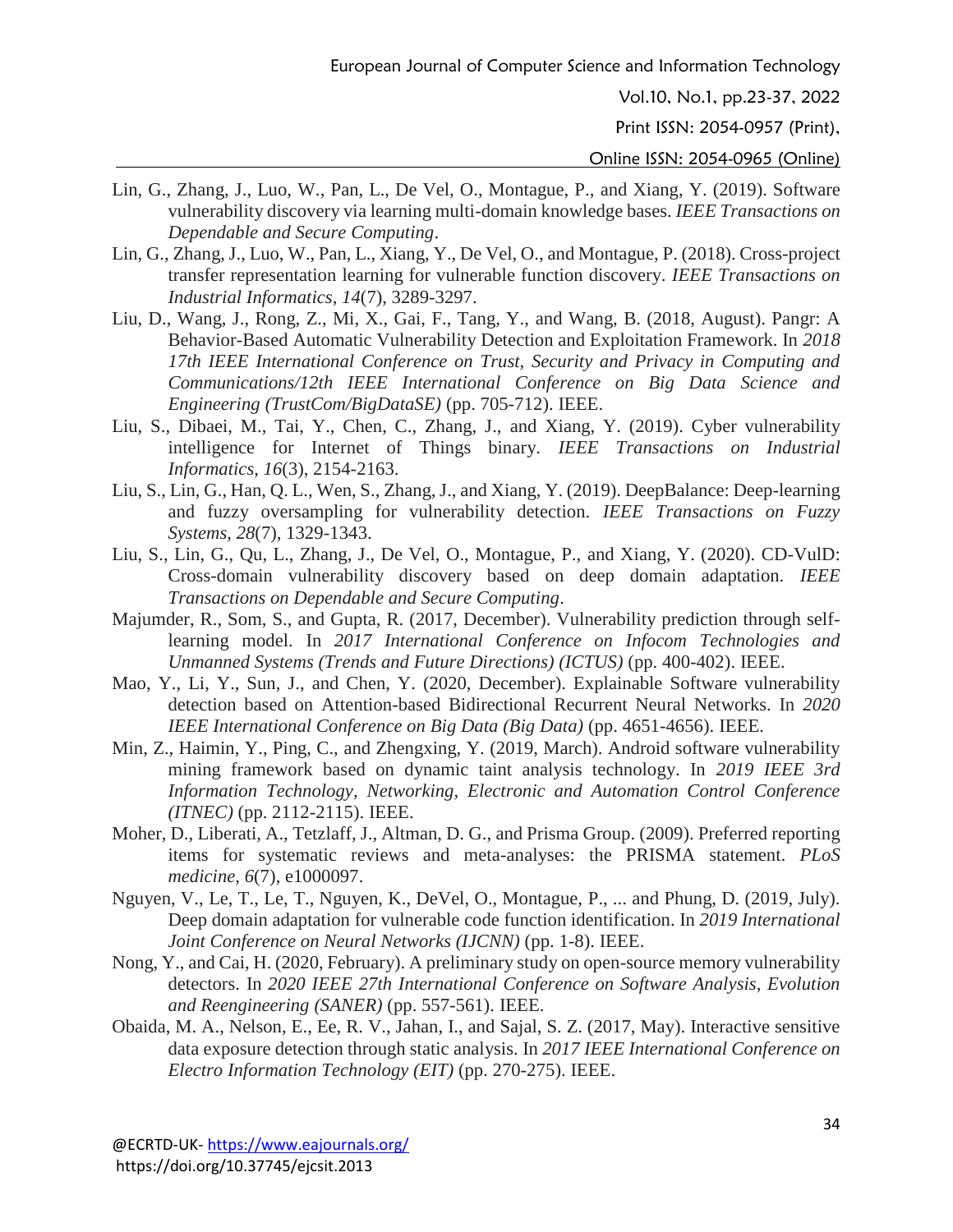Print ISSN: 2054-0957 (Print),

- Page, M. J., McKenzie, J. E., Bossuyt, P. M., Boutron, I., Hoffmann, T. C., Mulrow, C. D., ... and Moher, D. (2021). The PRISMA 2020 statement: an updated guideline for reporting systematic reviews. *Bmj*, *372*.
- Paradis, C., Kazman, R., and Wang, P. (2018, December). Indexing text related to software vulnerabilities in noisy communities through topic modelling. In *2018 17th IEEE International Conference on Machine Learning and Applications (ICMLA)* (pp. 763-768). IEEE.
- Pereira, J. D. A. (2020, October). Techniques and Tools for Advanced Software Vulnerability Detection. In *2020 IEEE International Symposium on Software Reliability Engineering Workshops (ISSREW)* (pp. 123-126). IEEE.
- Qi, X. I. O. N. G. (2021, March). Generation technology of multimedia application software defect data for group users. In *2021 IEEE 2nd International Conference on Big Data, Artificial Intelligence and Internet of Things Engineering (ICBAIE)* (pp. 18-23). IEEE.
- Ruggahakotuwa, L., Rupasinghe, L., and Abeygunawardhana, P. (2019, December). Code Vulnerability Identification and Code Improvement using Advanced Machine Learning. In *2019 International Conference on Advancements in Computing (ICAC)* (pp. 186-191). IEEE.
- Ruohonen, J., Holvitie, J., Hyrynsalmi, S., and Leppänen, V. (2016, November). Exploring the clustering of software vulnerability disclosure notifications across software vendors. In *2016 IEEE/ACS 13th International Conference of Computer Systems and Applications (AICCSA)* (pp. 1-8). IEEE.
- Russell, R., Kim, L., Hamilton, L., Lazovich, T., Harer, J., Ozdemir, O., ... and McConley, M. (2018, December). Automated vulnerability detection in source code using deep representation learning. In *2018 17th IEEE international conference on machine learning and applications (ICMLA)* (pp. 757-762). IEEE.
- Spoto, F., Burato, E., Ernst, M. D., Ferrara, P., Lovato, A., Macedonio, D., and Spiridon, C. (2019). Static identification of injection attacks in Java. *ACM Transactions on Programming Languages and Systems (TOPLAS)*, *41*(3), 1-58.
- Sultana, K. Z., & Williams, B. J. (2017, November). Evaluating micro patterns and software metrics in vulnerability prediction. In *2017 6th International Workshop on Software Mining (SoftwareMining)* (pp. 40-47). IEEE.
- Tang, G., Meng, L., Wang, H., Ren, S., Wang, Q., Yang, L., and Cao, W. (2020, December). A comparative study of neural network techniques for automatic software vulnerability detection. In *2020 International Symposium on Theoretical Aspects of Software Engineering (TASE)* (pp. 1-8). IEEE.
- Trabelsi, S., Plate, H., Abida, A., Ben Aoun, M.M., Zouaoui, A., Missaoui, C., Gharbi, S., and Ayari, A. (2015) Monitoring software vulnerabilities through social networks analysis. In proceeding of the 12th International Joint Conference on e-Business and Telecommunications (ICETE). *4* (pp. 236-242)
- US-Cert (2020). Vulnerabilities Exploited in 2020. From <https://www.cisa.gov/uscert/ncas/alerts/aa20-133a> accessed on July 27,2021.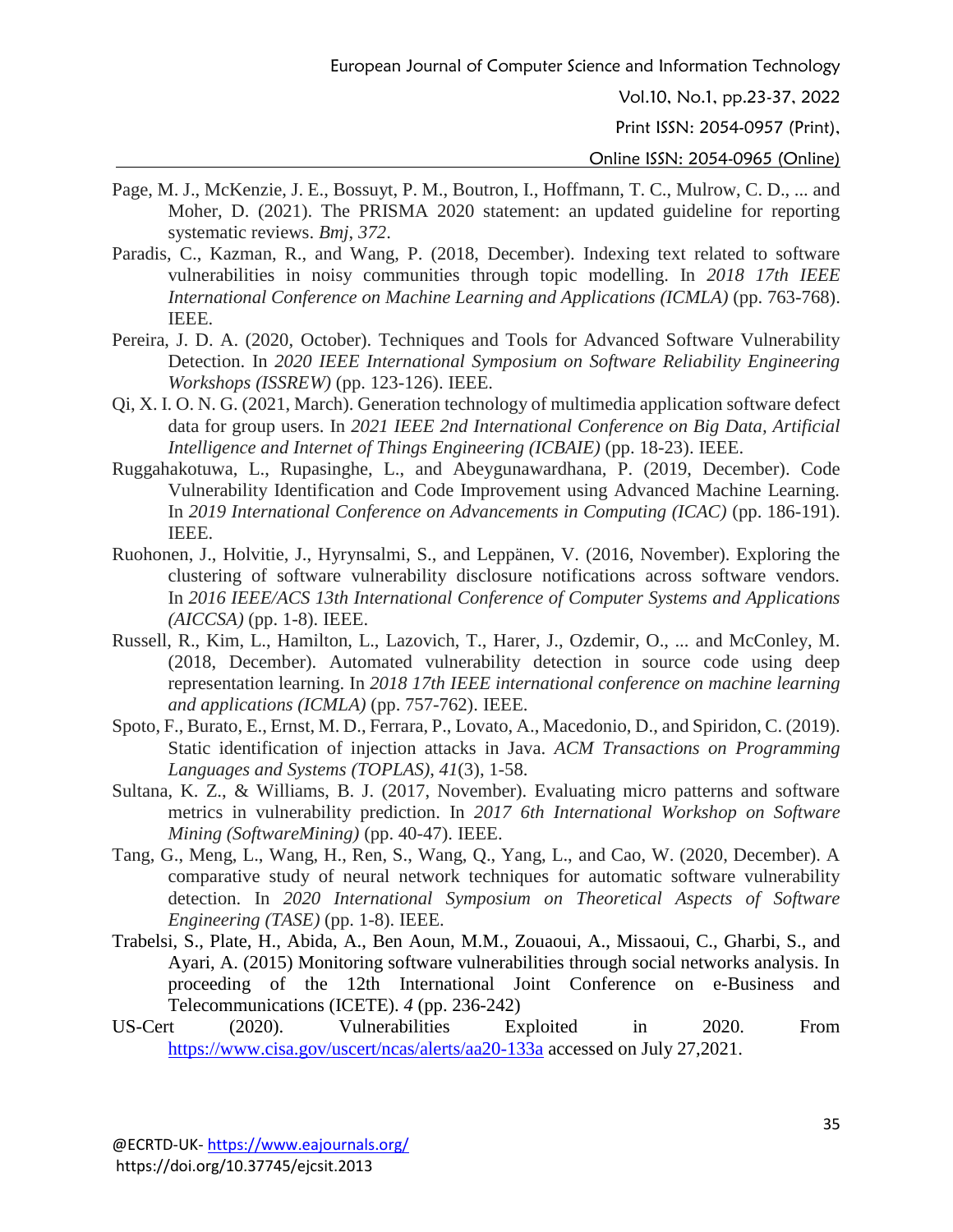Print ISSN: 2054-0957 (Print),

- Wang, H., Ye, G., Tang, Z., Tan, S. H., Huang, S., Fang, D., ... and Wang, Z. (2020). Combining graph-based learning with automated data collection for code vulnerability detection. *IEEE Transactions on Information Forensics and Security*, *16*, 1943-1958.
- Wang, X., Ma, H., Yang, K., and Liang, H. (2015, November). An Uneven Distributed System for Dynamic Taint Analysis Framework. In *2015 IEEE 2nd International Conference on Cyber Security and Cloud Computing* (pp. 237-240). IEEE.
- Wibowo, B., Agrawal, A., and Tuck, J. (2017, October). Characterizing the impact of soft errors across microarchitectural structures and implications for predictability. In *2017 IEEE International Symposium on Workload Characterization (IISWC)* (pp. 250-260). IEEE.
- Winder, D. (2020) Zoom Gets Stuffed: Here's How Hackers Got Hold Of 500,000 Passwords. Retrieved on August 30, 2021 from https://www.forbes.com/sites/daveywinder/2020/04/28/
- Wu, Y., Lu, J., Zhang, Y., and Jin, S. (2021, January). Vulnerability Detection in C/C++ Source Code with Graph Representation Learning. In *2021 IEEE 11th Annual Computing and Communication Workshop and Conference (CCWC)* (pp. 1519-1524). IEEE.
- Su, Y., Li, M., Tang, C., and Shen, R. (2016) An Overview of Software Vulnerability Detection. International *Journal of Computer Science and technology* 7(3)
- Zagane, M., Abdi, M. K., and Alenezi, M. (2020). Deep learning for software vulnerabilities detection using code metrics. *IEEE Access*, *8*, 74562-74570.
- Zarakovitis, C., Klonidis, D., Salazar, Z., Prudnikova, A., Bozorgchenani, A., Ni, Q., ... and Mallouli, W. (2021, August). SANCUS: Multi-layers Vulnerability Management Framework for Cloud-native 5G networks. In *The 16th International Conference on Availability, Reliability and Security* (pp. 1-10).
- Zeng, P., Lin, G., Pan, L., Tai, Y., and Zhang, J. (2020). Software Vulnerability Analysis and Discovery using Deep Learning Techniques: A Survey. *IEEE Access*.
- Zhang, B., Ye, J., Feng, C., and Tang, C. (2017, December). S2F: discover hard-to-reach vulnerabilities by semi-symbolic fuzz testing. In *2017 13th International Conference on Computational Intelligence and Security (CIS)* (pp. 548-552). IEEE.
- Zhang, C., Chen, J., Cai, S., Liu, B., Wu, Y., and Geng, Y. (2020, December). iTES: Integrated Testing and Evaluation System for Software Vulnerability Detection Methods. In *2020 IEEE 19th International Conference on Trust, Security and Privacy in Computing and Communications (TrustCom)* (pp. 1455-1460). IEEE.
- Zheng, J., Pang, J., Zhang, X., Zhou, X., Li, M., and Wang, J. (2019, December). Recurrent Neural Network Based Binary Code Vulnerability Detection. In *Proceedings of the 2019 2nd International Conference on Algorithms, Computing and Artificial Intelligence* (pp. 160- 165).
- Zheng, W., Semasaba, A. O. A., Wu, X., Agyemang, S. A., Liu, T., and Ge, Y. (2021, March). Representation vs. Model: What Matters Most for Source Code Vulnerability Detection. In *2021 IEEE International Conference on Software Analysis, Evolution and Reengineering (SANER)* (pp. 647-653). IEEE.
- Ziems, N., and Wu, S. (2021). Security Vulnerability Detection Using Deep Learning Natural Language Processing. *arXiv preprint arXiv:2105.02388*.